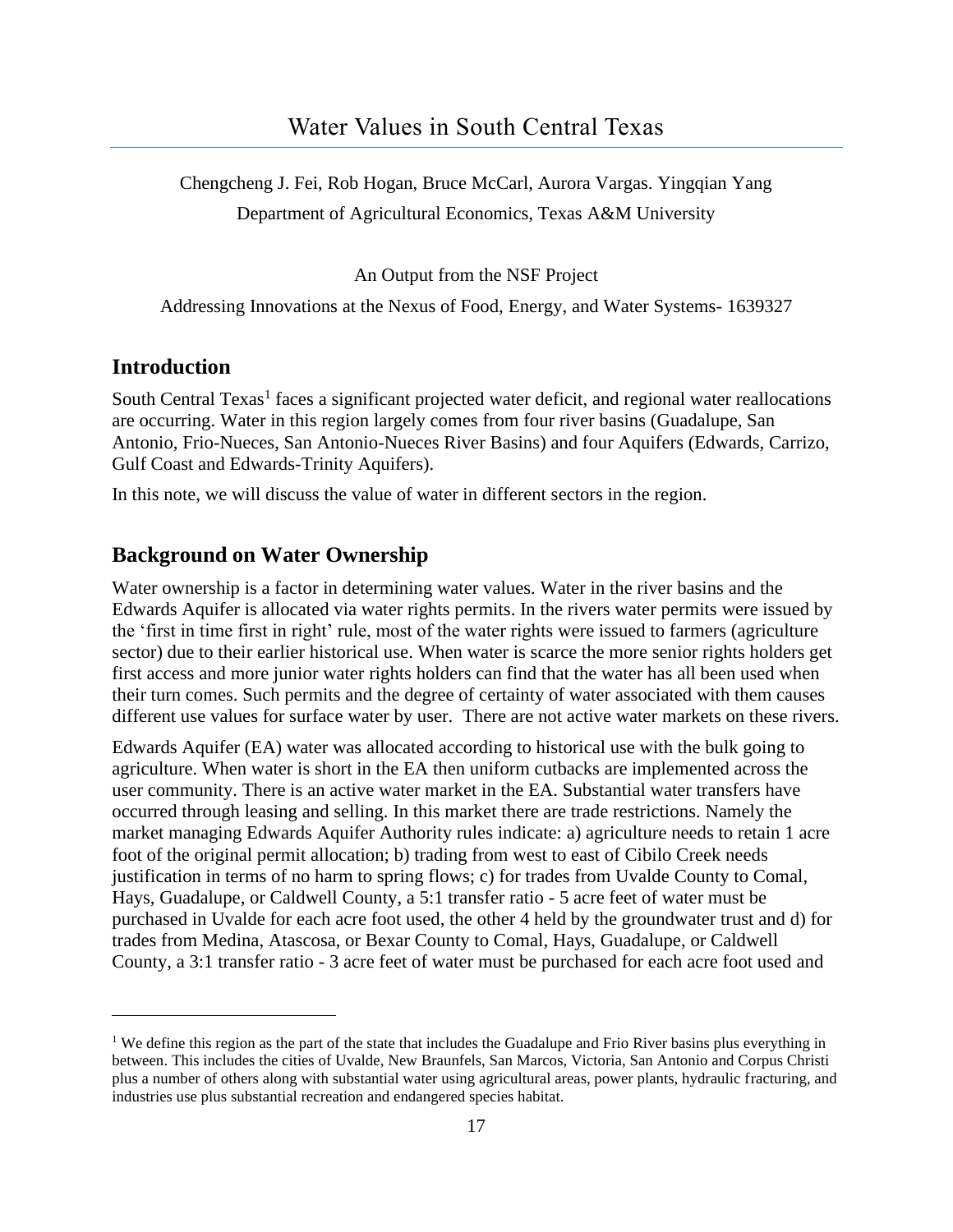the other 2 go into the groundwater trust (Edwards Aquifer Authority 2017). Economically, these rules will cause water to have different values in different places and industries.

### **Water Use Values by Sector**

#### *Agricultural Sector use value*

There are two ways to estimate the value of water for use in agricultural irrigation, one based on the land rent of irrigated land relative to that for dryland (McCarl 1997), the other based on the differences in net profits of irrigated crops and dryland crops. These two methods are implemented below to derive an irrigation use value.

#### ➢ *Land rent method*

When irrigated land is rented, it typically involves access to property wells but does not come with irrigation equipment or any offset of water pumping cost. We thus can assume that the difference in land rental rates between irrigated land and dryland is the value of associated water access. Based on this assumption, the value of water could be calculated as

Water Value = 
$$
\frac{land \, rent_{irrigated} - land \, rent_{dryland}}{Irrigation \, Water \, Use}
$$

where the irrigation water use is on a per acre basis and is calculated based on a weighted average across the prevailing. We will do this on a county basis.

As an example, USDA reports annual land rental rates for irrigated land in Medina County were \$100 per acre in 2016, while annual land rental rates for dryland in Medina County were \$23.50 per acre (USDA National Agricultural Statistics Service 2017). Therefore, the difference in land rental rates \$76.50 per acre which is reflective of the value of water access. The 2015 crop mix and estimates of water usage by crop are in Table 1. The water usage estimates therein came from the AgriLife Extension Budget for District 10 (Texas A&M Agrilife Extension 2018). The crop mix is based on the USDA QuickStats and Farm Service Agency reported county level 2015 crop planted acreage data (USDA 2018; USDA Farm Service Agency 2018). The resultant average irrigation water usage is 1.023 acre feet per acre. Therefore, the estimated annual water value in Medina County is \$74.78 per acre foot. For a sale value if we assume an interest rate of 6%, the capitalized water value (or an estimate of a water rights sale value) is \$1246 per acre foot.

| Crop            | <b>Water Usage</b> | <b>Acres</b> |         |
|-----------------|--------------------|--------------|---------|
|                 | (Acft/Acre)        |              | % share |
| Wheat           | 0.50               | 12,800       | 35.46   |
| Corn            | 2.08               | 7,810        | 21.63   |
| <b>Cotton</b>   | 1.25               | 5,909        | 16.37   |
| Sorghum         | 0.71               | 4,620        | 12.80   |
| <b>Sesame</b>   | 0.71               | 3,554        | 9.85    |
| <b>Cucumber</b> | 0.50               | 816          | 2.26    |
| Peanut          | 0.96               | 268          | 0.74    |

**Table 1: Crop Planted Acres and Water Usage per Acre in Medina County**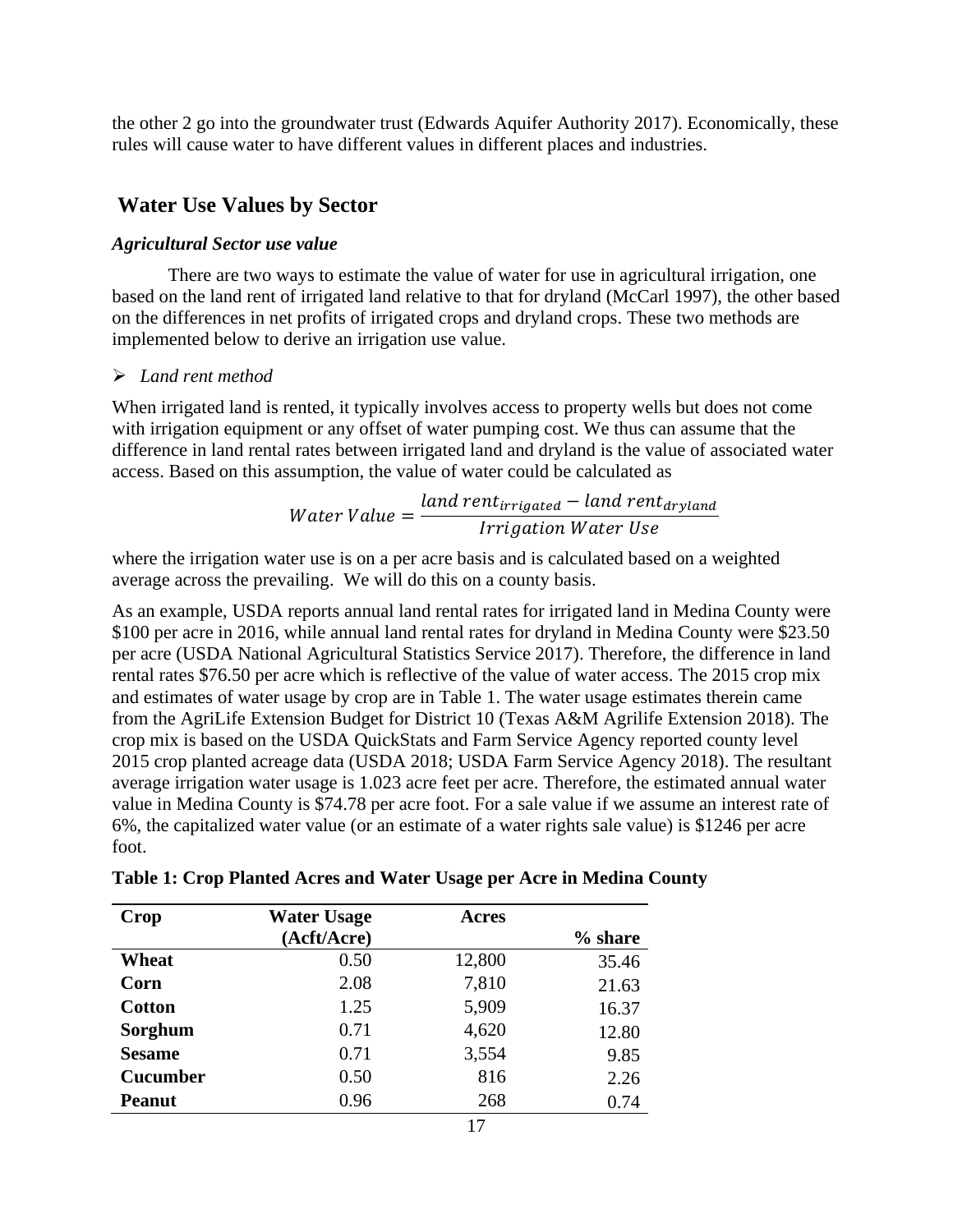| Cabbage      | 0.08 | 244    | $0.68\,$ |
|--------------|------|--------|----------|
| Onion        | 2.00 | 78     | በ  ንገ    |
| <b>Total</b> |      | 36,099 | 100      |

We used this approach to derive water value estimates in each of the regional counties. Since crop mixes vary, we evaluated this using mixes from the years 2000 to 2015 which gave us a range of water values. Table 2 presents the results.

The results show that the agricultural value of water is lowest in the Nueces Delta and highest in the Winter Garden Region, and with the values in the Guadalupe Delta and Edwards Aquifer Area generally falling in the middle. This is because dryland rental rates are higher in the Nueces coastal region where there higher precipitation raises dryland rental rates. Consequently, the rental rate difference is smaller and water for irrigation is not as valuable. We also note that the water values are highest in the drier west and lower in the wetter east again reflecting differences in dryland rental rates.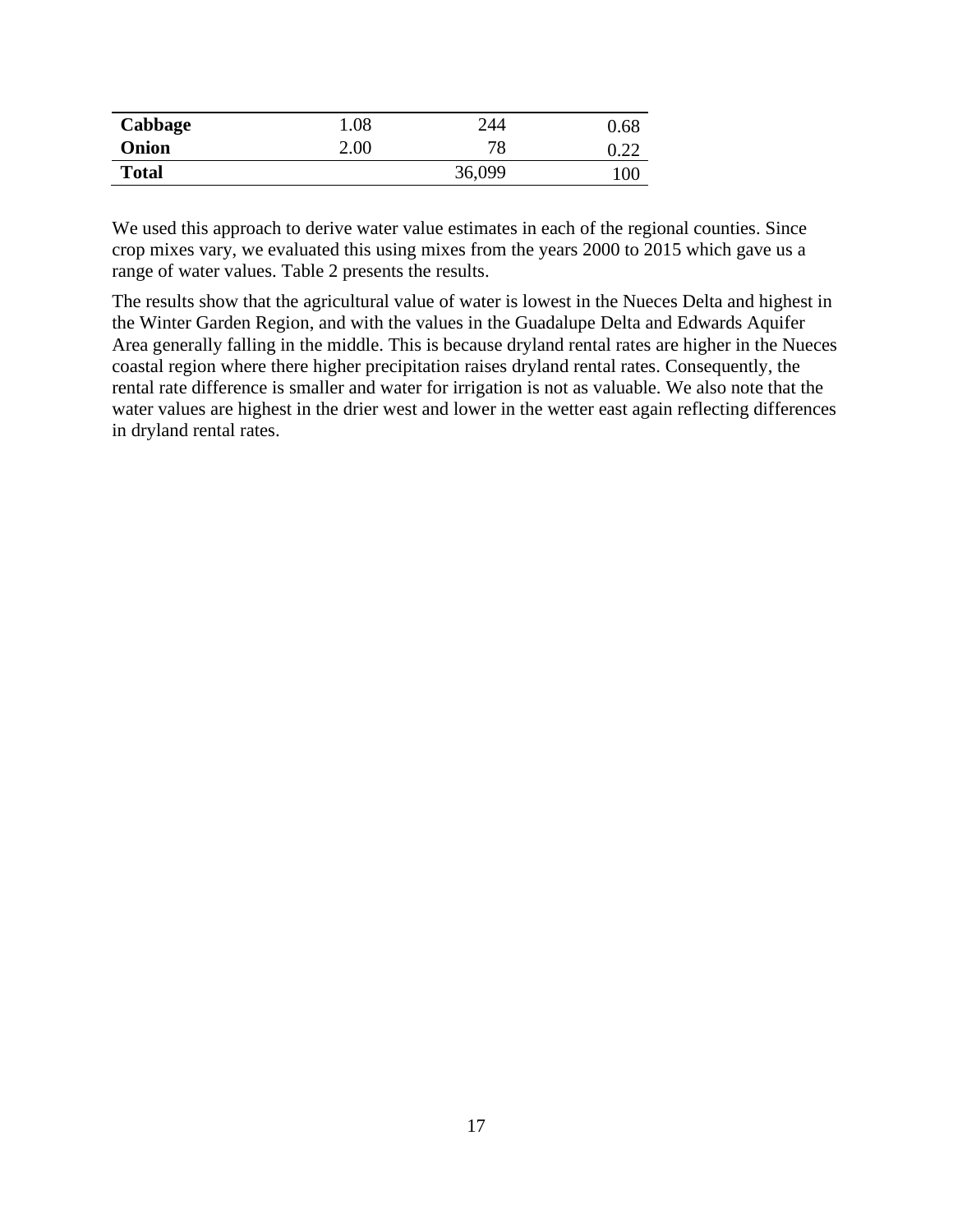|  |  |  |  |  |  | Table 2: Water value estimation based on land rent |  |  |  |  |  |
|--|--|--|--|--|--|----------------------------------------------------|--|--|--|--|--|
|--|--|--|--|--|--|----------------------------------------------------|--|--|--|--|--|

| <b>Sub Region</b>                             | County        | <b>Total</b><br><b>Irrigated</b> | Annual<br><b>Water Value (Leasing Value)</b> |      |       | <b>Long Term</b><br><b>Water Value (Sale Price)</b> |         |         |
|-----------------------------------------------|---------------|----------------------------------|----------------------------------------------|------|-------|-----------------------------------------------------|---------|---------|
|                                               |               | Land<br>(Acres)                  | Median                                       | Min  | Max   | Median                                              | Min     | Max     |
| <b>Winter Garden</b>                          | Zavala        | 13,718                           | \$76                                         | \$50 | \$115 | \$1,256                                             | \$828   | \$1,917 |
|                                               | Dimmit        | 1,676                            | \$80                                         | \$51 | \$135 | \$1,338                                             | \$857   | \$2,250 |
|                                               | Frio          | 41,926                           | \$98                                         | \$82 | \$121 | \$1,626                                             | \$1,366 | \$2,018 |
| <b>Edwards Aquifer</b>                        | Bexar         | 12,759                           | \$69                                         | \$48 | \$97  | \$1,149                                             | \$794   | \$1,611 |
| Area                                          | Medina        | 36,099                           | \$52                                         | \$46 | \$75  | \$862                                               | \$767   | \$1,247 |
|                                               | Uvalde        | 36,606                           | \$54                                         | \$48 | \$84  | \$904                                               | \$794   | \$1,406 |
| <b>Guadalupe San</b>                          | Victoria      | 4,218                            | \$42                                         | \$28 | \$83  | \$701                                               | \$471   | \$1,383 |
| <b>Antonio River Delta</b><br>(Victoria Area) | Refugio       | 31,500                           | \$38                                         | \$14 | \$39  | \$633                                               | \$230   | \$656   |
| <b>Nueces River Delta</b>                     | <b>Nueces</b> | 819                              | \$14                                         | \$13 | \$14  | \$229                                               | \$221   | \$229   |
| (Corpus Christi<br>Area)                      | San Patricio  | 12,352                           | \$6                                          | \$6  | \$6   | \$101                                               | \$100   | \$103   |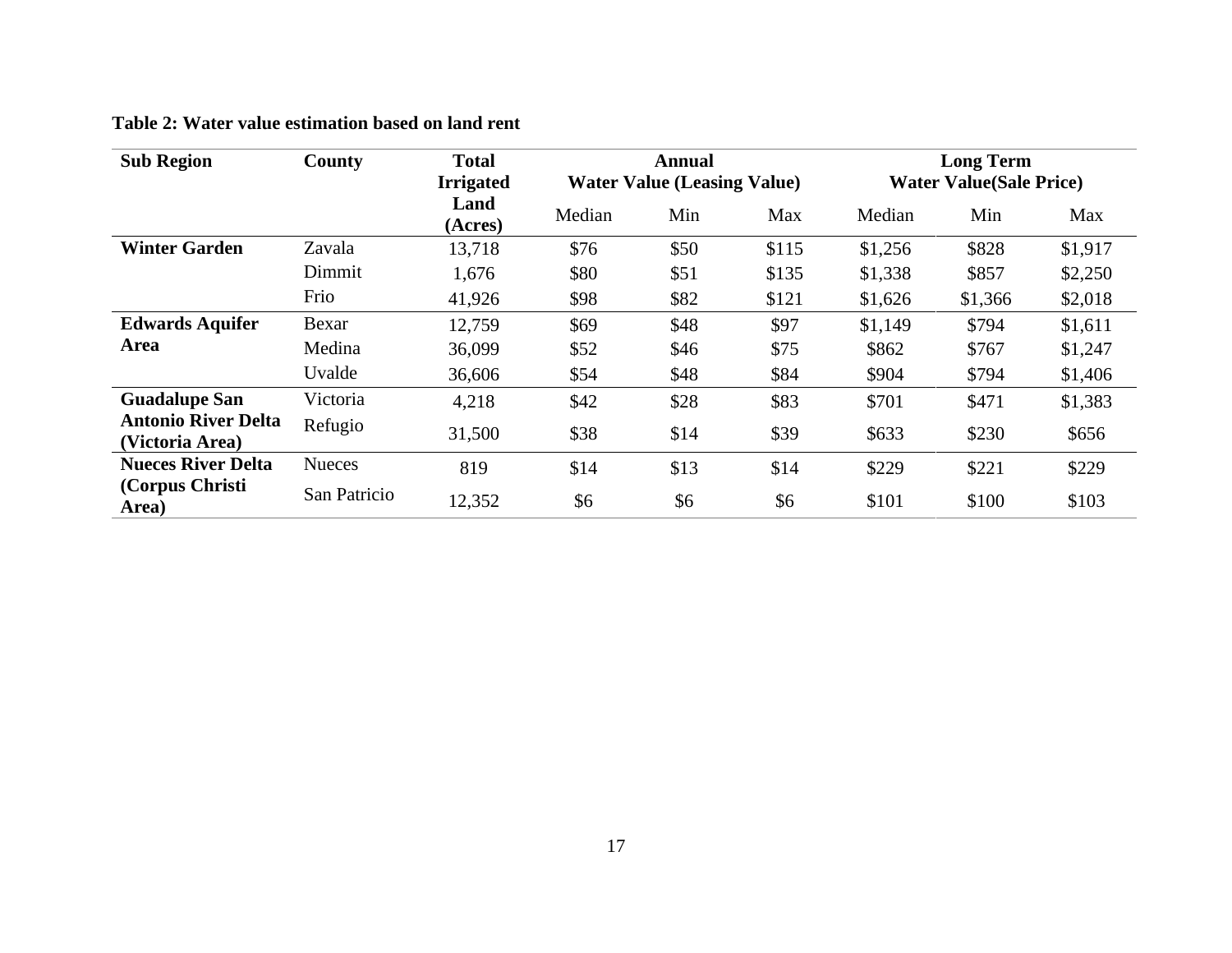#### ➢ *Crop net profit method*

The second approach for estimating agricultural water value is based on the difference in net profits between irrigated land and dryland crops. In that case we assume the extra profits from irrigated crops over dryland crops can be treated as the value of water. In this method, we do not count land rental rates to avoid double counting. The calculation steps are as following

1. Compute Net profit for relevant crops (*i)* by irrigation or dryland status *l*

$$
NetProfit_{i,l} = Price_i * Yield_{i,l} - Cost_{i,l}
$$

Where the yield for irrigated and dryland crops along with the production cost estimates are from Texas A&M Extension (Texas A&M Agrilife Extension 2018). Here we used two set of prices to estimate the net profit, one is the projected crop prices from Texas A&M Extension (Texas A&M Agrilife Extension 2018). The other uses the field crops prices (corn, cotton, sorghum and wheat) for 2012 where prices were at record highs.

2. Compute weighted average profit across the relevant crop mix by irrigation status (*l*dryland or irrigated land) using the crop mix from USDA,

$$
WNetProfit_{l} = \frac{\sum_{i} A cross_{i,l} * NetProfit_{i,l}}{\sum_{i} A cross_{i,l}}
$$

3. Compute weighted average water usage across the irrigated crop mix

$$
IrrigationWater \textit{Use} = \frac{\sum_{i} Acres_{i,irrigated} * WaterUsage_{i}}{\sum_{i} Acres_{i,irrigated}}
$$

where the estimates of irrigation water usage by crop are from Texas A&M AgriLife Extension and vary by district (Texas A&M Agrilife Extension 2018).

4. Value of Water estimated based on crop net profit

Water Value = 
$$
\frac{WNetProfit_{irrigated} - WNetProfit_{dryland}}{IrrigationWater Use}
$$

In step 3 we use the historical crop mix from 2000 to 2016 to get a range of crop acreage weighted average water usage estimates. We also used those weights and 2018 crop prices in step 2 to get weighted average net profits of dryland and irrigated land production. Then applying the equation in step 4 with the water use variations arising under the alternative crop mixes, we get a range of water values. The resultant water value using 2018 projected crop prices is presented in Table 3.

Compared to the water value estimated by the land rent approach, the estimation of net profit approach has higher variance with some negative values and higher maximum values. There are three factors that may be causing this fluctuation. These are the crop budgets, the historical crop mixes and the crop prices. First, the crop budgets we used from Texas A&M Agrilife Extension are setup for the district level, which may not reflect county conditions and thus may contribute to estimation error. For example, the net profit for dryland wheat is -\$108.77 given the projected price of \$3.83 per bushel. But the farmers still choose to plant wheat. This may because: a) the crop budget is not right; b) rotational needs cause the planting; or c) the farmers had higher price or yield expectations. Second, the historical crop mixes we used may not match with the crop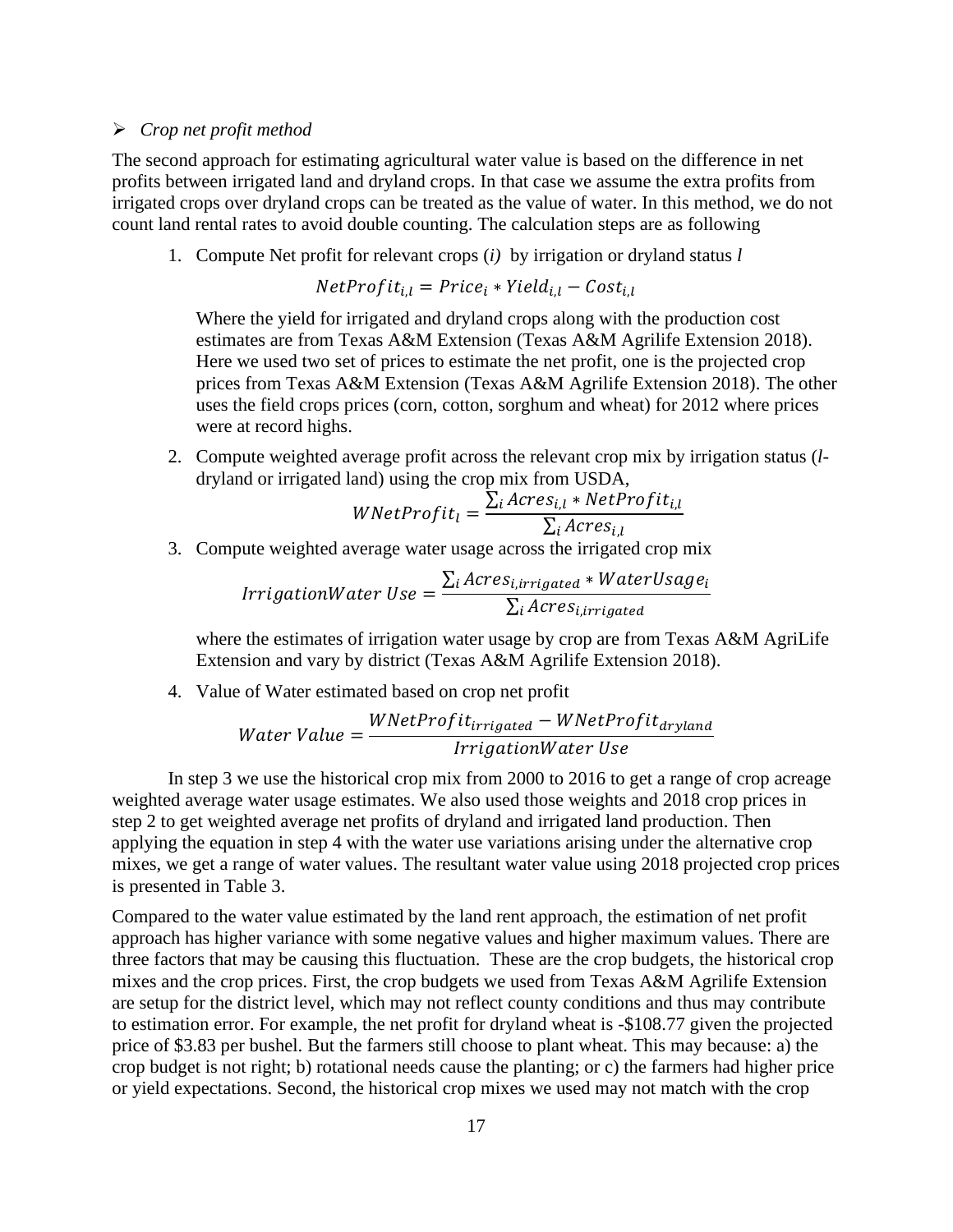budget data. In order to estimate net profits and water usage per acre irrigated land, we used the historical crop mix in forming a weighted average. The crop mix is the decision the farmers made based on expected profitability at the time they plant crops but yield and/or price expectations may have been too high and biased relative to earlier crop mixes. We used the 2017 crop budget in all cases. Third, farmers may have been expecting higher prices. To examine this we redid the calculation using 2012 crop prices for field crops (corn, cotton, sorghum and wheat) where prices were at record highs. The results with those prices are given in Table 4. Under those prices water value for irrigation is substantially higher but some negative water values remain.

Considering the factors stated above, the estimated water value by the net profit method has high variation and we feel the land rent method is the one to use so will not explore the net profit based estimates further.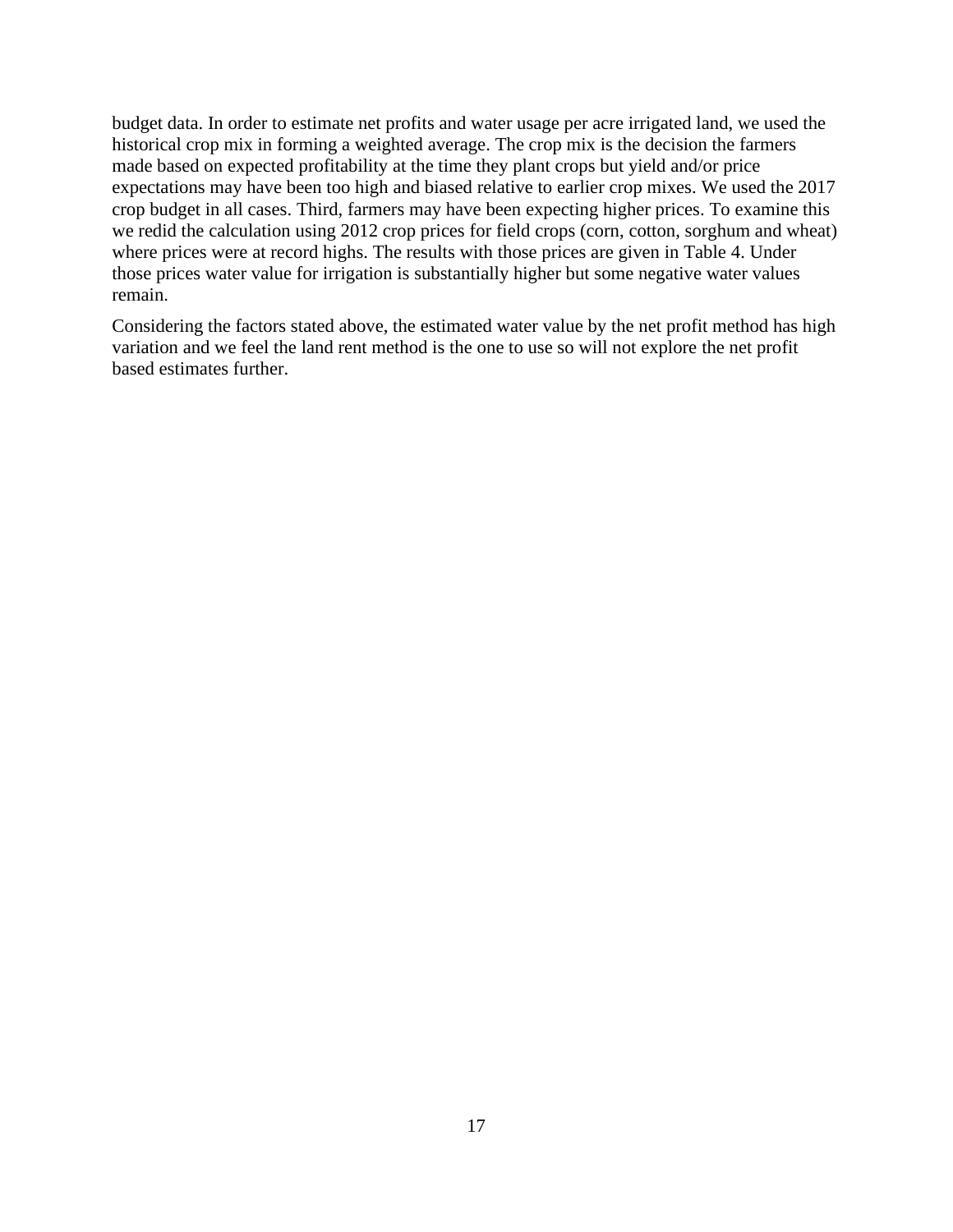| <b>Sub Region</b>                             | County        | <b>Total</b>                            | <b>Water Value (Leasing Value)</b> |       |         | <b>Capitalized Water Value</b> |         |          |
|-----------------------------------------------|---------------|-----------------------------------------|------------------------------------|-------|---------|--------------------------------|---------|----------|
|                                               |               | <b>Irrigated</b><br><b>Land (Acres)</b> | Median                             | Min   | Max     | Median                         | Min     | Max      |
|                                               | Zavala        | 13,718                                  | \$224                              | \$48  | \$573   | \$3,741                        | \$794   | \$9,542  |
| <b>Winter Garden</b>                          | Dimmit        | 1,675                                   | \$72                               | \$0   | \$4,497 | \$1,206                        | \$0     | \$74,954 |
|                                               | Frio          | 41,926                                  | \$238                              | \$129 | \$571   | \$3,974                        | \$2,151 | \$9,511  |
| <b>Edwards Aquifer</b>                        | Bexar         | 12,759                                  | \$33                               | \$0   | \$77    | \$546                          | \$0     | \$1,282  |
| <b>Area (San Antonio</b>                      | Medina        | 36,099                                  | \$63                               | \$40  | \$139   | \$1,055                        | \$670   | \$2,323  |
| Area)                                         | Uvalde        | 36,606                                  | \$92                               | \$44  | \$188   | \$1,531                        | \$739   | \$3,126  |
| <b>Guadalupe San</b>                          | Victoria      | 4,218                                   | \$226                              | \$88  | \$336   | \$3,765                        | \$1,468 | \$5,593  |
| <b>Antonio River Delta</b><br>(Victoria Area) | Refugio       | 31,500                                  | \$0                                | \$0   | \$377   | \$0                            | \$0     | \$6,283  |
| <b>Nueces River Delta</b>                     | <b>Nueces</b> | 819                                     | \$343                              | \$0   | \$417   | \$5,718                        | \$0     | \$6,948  |
| (Corpus Christi)<br>Area)                     | San Patricio  | 12,352                                  | \$95                               | \$56  | \$195   | \$1,581                        | \$925   | \$3,251  |

**Table 3: Value of water estimated based on crop net profit method (projected 2018 price)**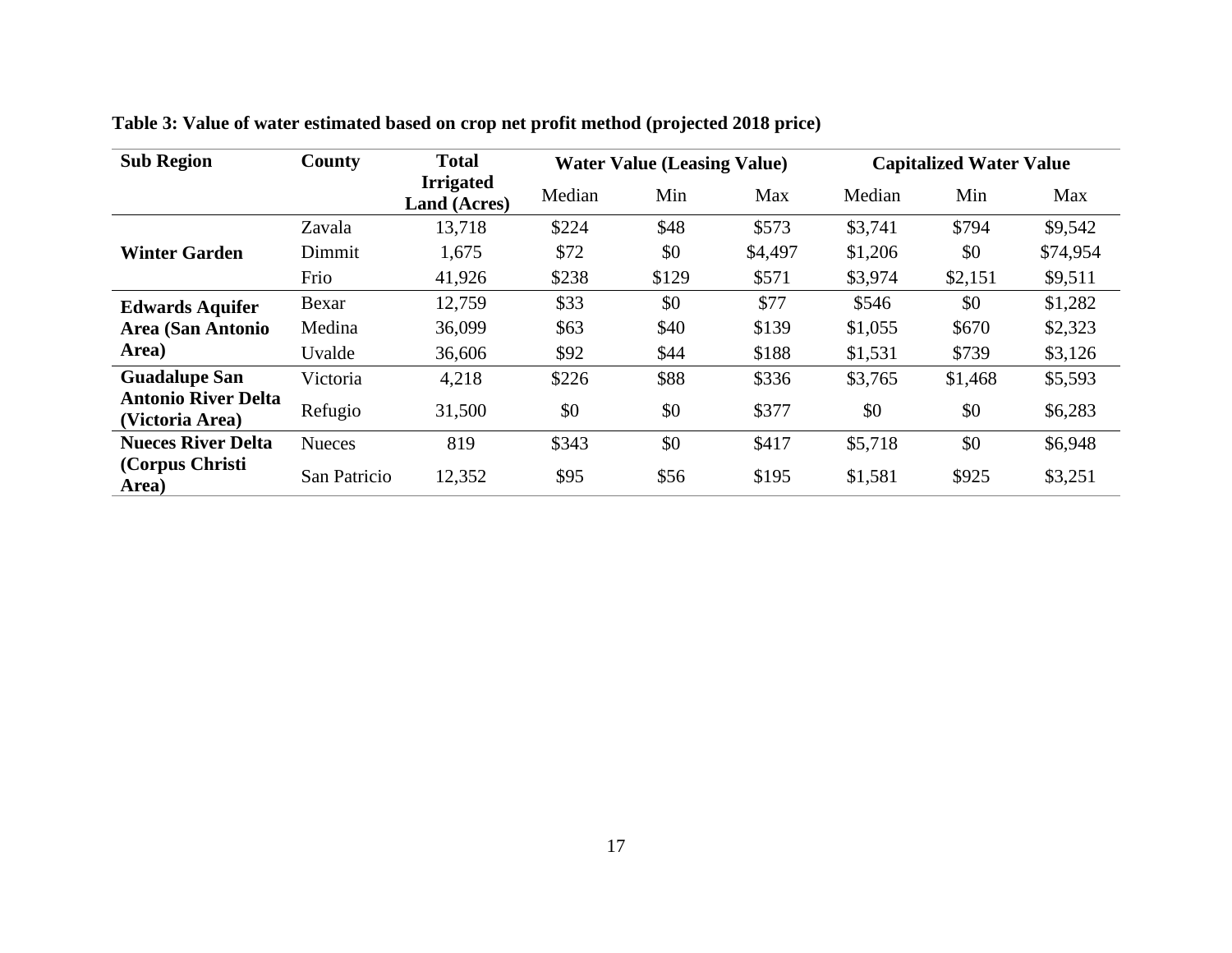|                                               |                 | <b>Total</b><br><b>Irrigated</b> | <b>Water Value (Leasing Value)</b> |       |         | <b>Capitalized Water Value</b> |          |           |
|-----------------------------------------------|-----------------|----------------------------------|------------------------------------|-------|---------|--------------------------------|----------|-----------|
| <b>Sub Region</b>                             | County          | land<br>(Acres)                  | Median                             | Min   | Max     | Median                         | Min      | Max       |
| <b>Winter Garden</b>                          | Zavala          | 13,718                           | \$2,313                            | \$434 | \$7,991 | \$38,555                       | \$7,235  | \$133,191 |
|                                               | Dimmit          | 1,675                            | \$343                              | \$135 | \$4,497 | \$5,722                        | \$2,249  | \$74,954  |
|                                               | Frio            | 41,926                           | \$848                              | \$324 | \$3,849 | \$14,126                       | \$5,400  | \$64,156  |
| <b>Edwards Aquifer</b>                        | Bexar           | 12,759                           | \$482                              | \$232 | \$1,799 | \$8,038                        | \$3,870  | \$29,980  |
| Area (San Antonio                             | Medina          | 36,099                           | \$1,454                            | \$688 | \$2,939 | \$24,229                       | \$11,471 | \$48,980  |
| Area)                                         | Uvalde          | 36,606                           | \$1,519                            | \$692 | \$2,542 | \$25,311                       | \$11,526 | \$42,368  |
| <b>Guadalupe San</b>                          | Victoria        | 4,218                            | \$892                              | \$0   | \$9,045 | \$14,869                       | \$0      | \$150,743 |
| <b>Antonio River Delta</b><br>(Victoria Area) | Refugio         | 31,500                           | \$0                                | \$0   | \$7,327 | \$0                            | \$0      | \$122,110 |
| <b>Nueces River Delta</b>                     | <b>Nueces</b>   | 819                              | \$243                              | \$0   | \$2,497 | \$4,044                        | \$0      | \$41,620  |
| (Corpus Christi<br>Area)                      | San<br>Patricio | 12,352                           | \$3,392                            | \$348 | \$5,975 | \$56,525                       | \$5,807  | \$99,588  |

**Table 4: Water Value based on crop net profit method using higher field crops prices (the 2012 price of corn, cotton, sorghum and wheat)**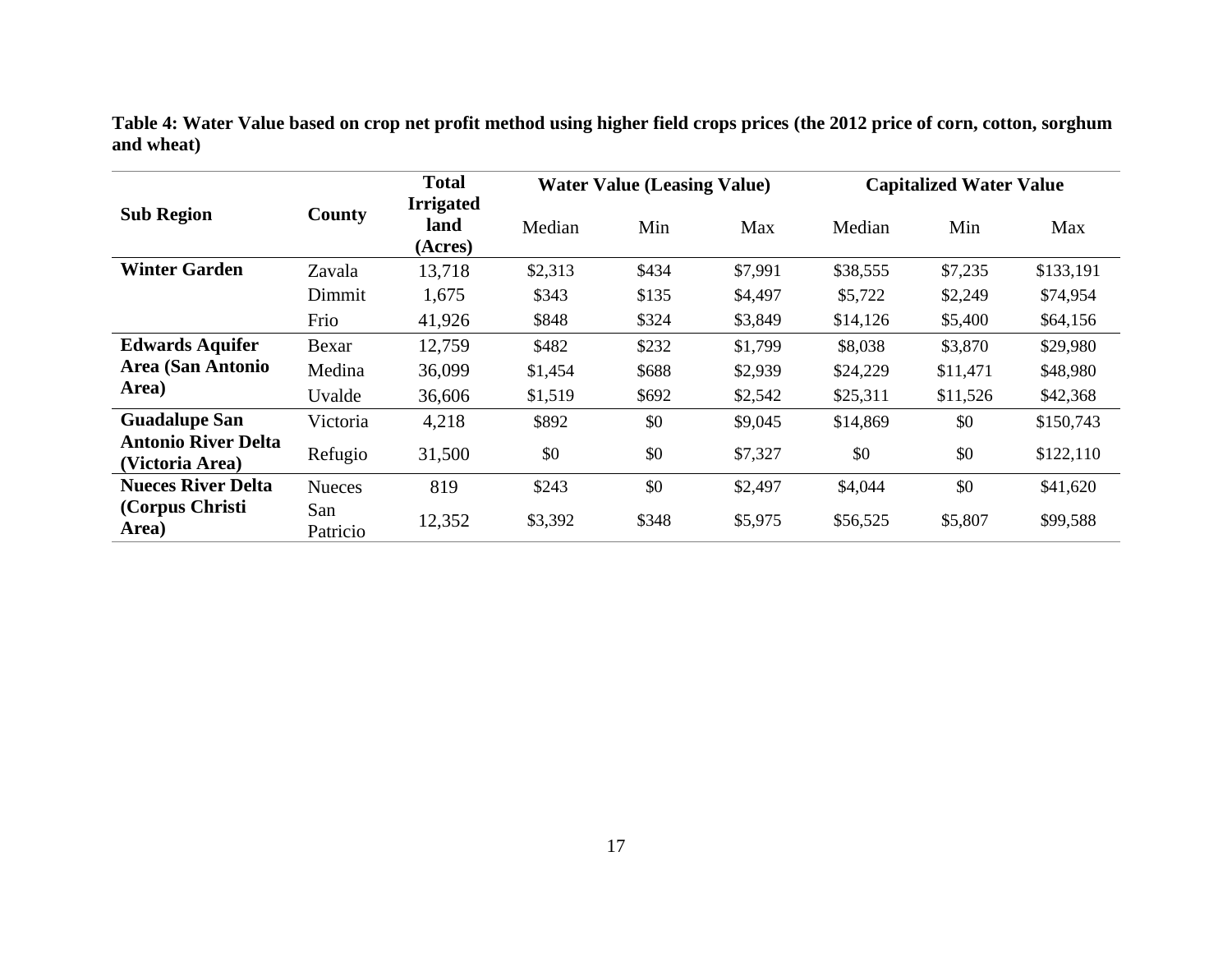#### *Municipal and Industrial Water Value*

Another water using party and one whose demand is growing involves municipal and industrial parties. Also in a number of instances those parties are implementing projects for future water supplies. As a consequence water values for those parties can be examined by considering water rates paid, and the amount being paid for water under the new projects being developed.

#### ➢ *Water rates*

Rates for water delivered to municipal and industrial customers in selected counties are reported in Table 5. These come from the Texas Water and Wastewater Survey by Texas Municipal League (Texas Municipal League 2018). The municipal water prices range from \$1,100 to \$2,200 per acre foot and the industrial water prices are higher ranging from \$1,300 to \$3,330. However, that data source only contains retail prices of delivered, treated water, which is not homogeneous with the water used in the agricultural sector as there is no treatment. Thus to compare we would have to subtract the pumping, treatment, distribution and billing costs to get a raw water value. However, since we do not have an accurate estimates on the pumping, treating and distribution cost of the M&I water, we listed the fully delivered, treated water value here.

| <b>Sub Region</b>                             | County        | <b>Municipal Sector</b> | <b>Industrial Sector</b> |
|-----------------------------------------------|---------------|-------------------------|--------------------------|
| <b>Winter Garden</b>                          | Zavala        | \$1,690                 | \$1,659                  |
| <b>Region</b>                                 | Dimmit        | \$2,028                 | \$3,330                  |
|                                               | Frio          | \$1,735                 | \$1,626                  |
| <b>Edwards Aquifer</b>                        | Bexar         | \$1,788                 | \$1,946                  |
| <b>Area (San Antonio</b><br>Area)             | Medina        | \$1,642                 | \$1,337                  |
|                                               | Uvalde        | \$1,740                 | \$1,804                  |
| <b>Guadalupe San</b>                          | Victoria      | \$1,110                 | \$1,118                  |
| <b>Antonio River Delta</b><br>(Victoria Area) | Calhoun       | \$2,134                 | \$2,134                  |
|                                               | Refugio       | \$1,678                 | \$1,485                  |
| <b>Nueces River Delta</b>                     | <b>Nueces</b> | \$1,676                 | \$1,531                  |
| (Corpus Christi<br>Area)                      | San Patricio  | \$2,197                 | \$1,521                  |

Data Source : Texas Water and Wastewater Survey (Texas Municipal League 2018)

Additionally since water rates are set by non-profit public utilities, pricing is typically based on average cost not marginal cost. This implies that the marginal cost of municipal and industrial supply is likely higher than the level given by the rates. Also, some public utilities, like SAWS, have external funding to cover costs. Therefore, the price charged consumers is even lower than the average cost, which implies the water value in M&I might be higher than the retail prices.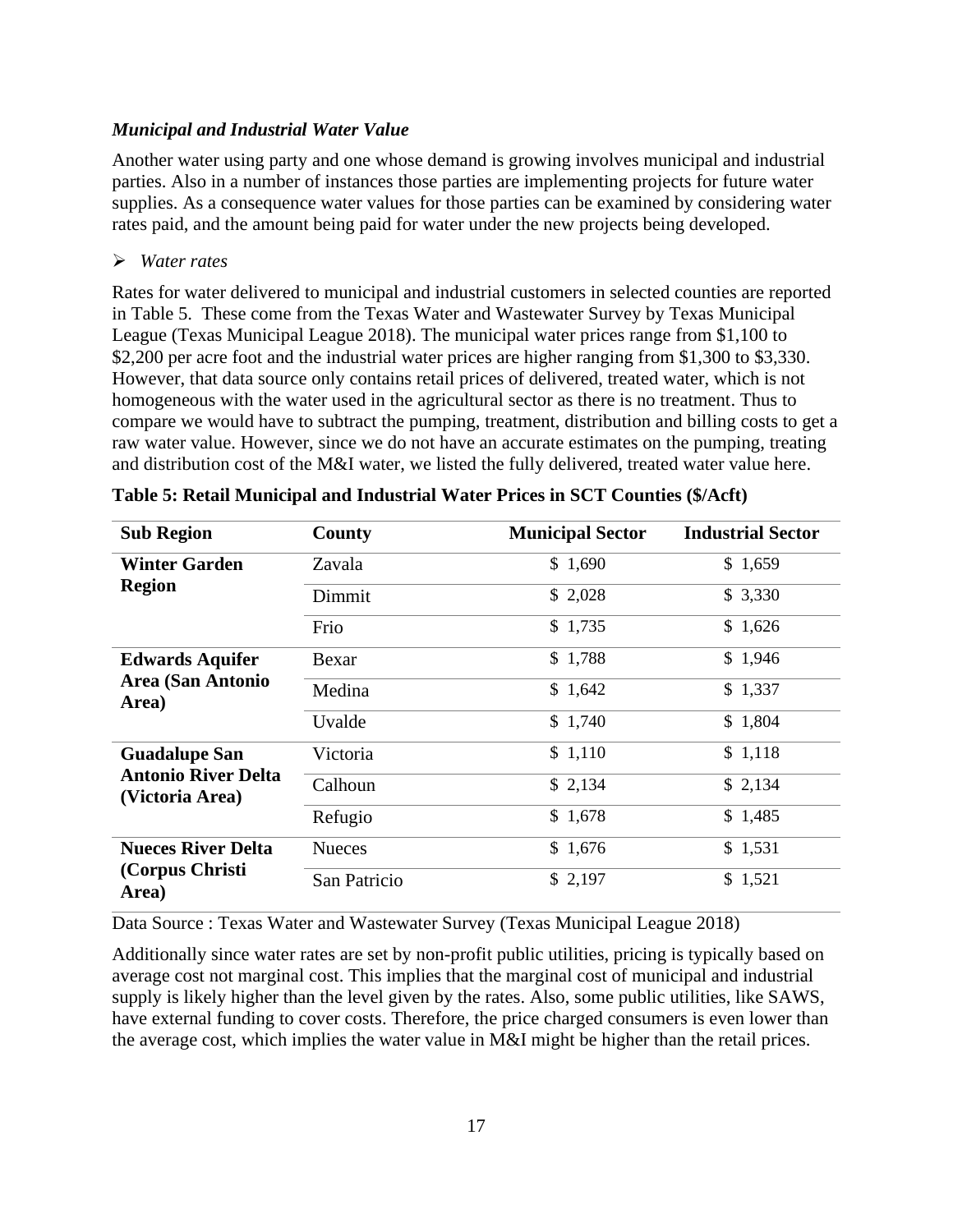#### *Water Projects*

A way of estimating the marginal cost of added M&I water supplies is to examine the cost being paid for newly added by newly developed water development projects. In the region there is a set of proposed and in cases implemented projects that are contained within the Texas Water Development Board (TWDB) regional water plans (region L and N plans in Texas Water Development Board 2016). The broad types of water projects include: a) building new wells and/or converting the purpose of current wells; b) transferring groundwater from other places through pipelines; c) building new Off-Chanel Reservoirs (OCR); d) building new Aquifer Storage and Recovery (ASR) projects; e) desalinating brackish ground water; f) transferring surface and ground water from places outside of the SCT region to the region; and g) desalinating seawater and transferring it to points of usage. Among the projects, TWDB cost estimates indicate that building new wells and/or converting purpose of current wells provide the cheapest increases in domestic water supply, but are limited in water availability. Desalinating seawater and transferring to users are the most expensive possibilities, but have high to unlimited water available. Meanwhile, the OCR and ASR projects are built to store water when the water supply is sufficient and release the water when there is shortage. They do not increase total water supply but rather shift time availability.

Several of these regional water projects have been or are being constructed. These have been mostly developed by the San Antonio Water System (SAWS) for municipal and, in cases, industrial supply. They are the: a) Regional Carrizo project that pumps fresh ground water from the Carrizo Aquifer in Gonzales County and transfers water to San Antonio using a 50 mile long pipeline; b) Local Carrizo project that builds new wells in Bexar county pumping fresh ground water from the Carrizo Aquifer into the SAWS system; c) GBRA Western Canyon project that is an agreement with the Guadalupe-Blanco River Authority to lease water from Canyon Lake and transfer it to San Antonio; d) Trinity Oliver Ranch and Trinity WECo projects that transfer fresh ground water from the Trinity Aquifer to San Antonio; e) Desal Phase I project that desalinates brackish ground water from the lower Wilcox Aquifer to supply San Antonio water usage; f) Medina System project that leases and transfers water from Medina Lake to San Antonio although this agreement terminates in 2020 and has no extension option; and g) Twin Oaks ASR project that is an aquifer storage and recovery project, which stores extra Edwards Aquifer water in the Carrizo Aquifer during times of excess supply for recovery in drought years transferring it to San Antonio. The yield and costs of these existing water projects are listed in Table 6. The water provided by the water projects costs range from \$173/Acft to \$3,012/Acft.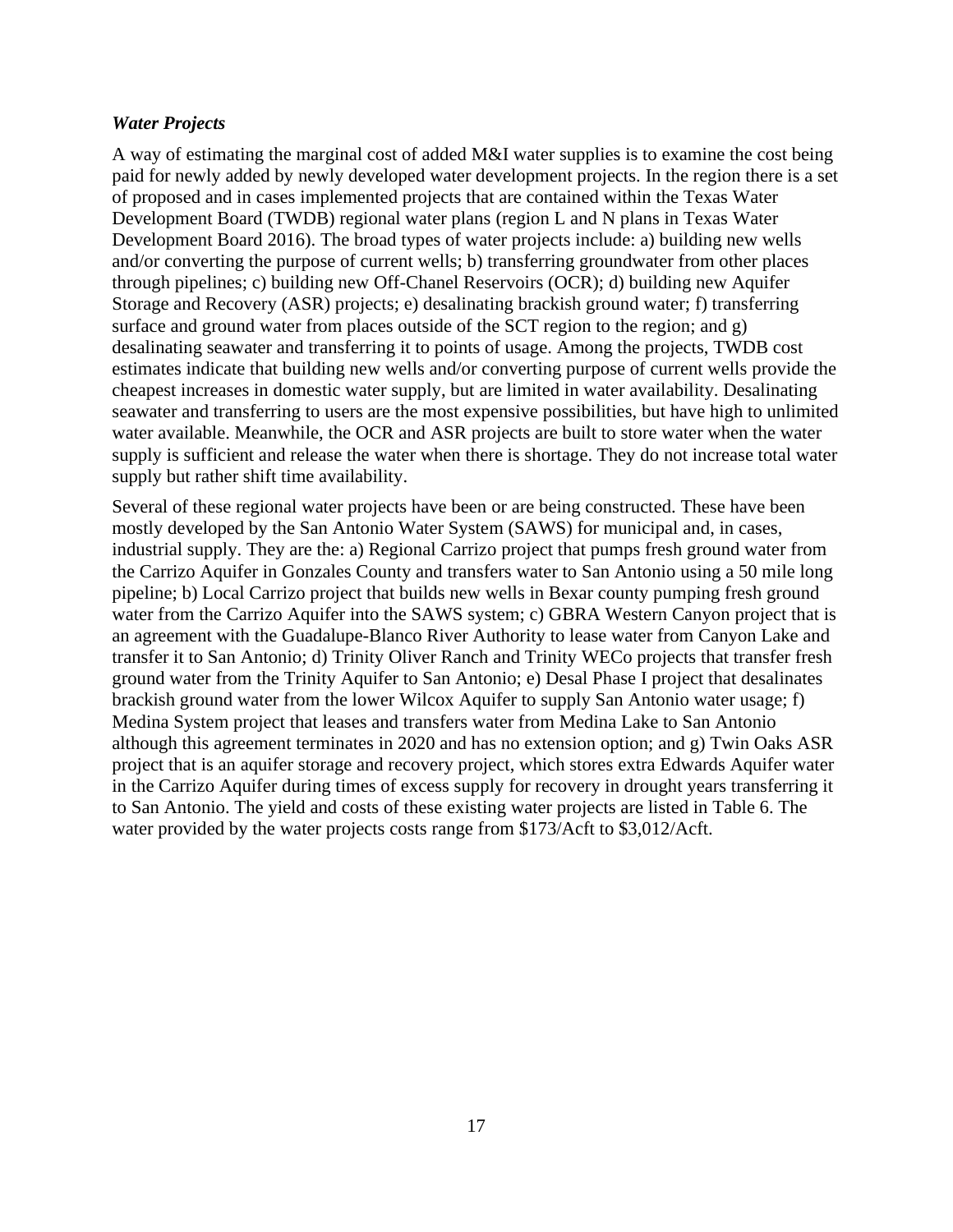# **Table 6: Water projects yields and unit cost of existing water projects**

| <b>Water Project</b>              | <b>Yield</b><br>(AFY) | <b>Total</b><br><b>Capital Cost</b><br>(Million \$) | <b>Annual</b><br><b>O&amp;M</b> Cost<br>(Million \$) | <b>Annualized</b><br><b>Capital Cost</b><br><b>Figured at 5%</b><br><b>Interest Rate</b><br>for 30 years<br>(Million \$) | <b>Annual Total</b><br><b>Cost</b><br>(Million \$) | Unit<br>Cost<br>(\$/Acft) |
|-----------------------------------|-----------------------|-----------------------------------------------------|------------------------------------------------------|--------------------------------------------------------------------------------------------------------------------------|----------------------------------------------------|---------------------------|
| <b>Regional Carrizo</b>           | 11,557                | 127.1                                               | 9.4                                                  | 8.3                                                                                                                      | 17.6                                               | 1,526                     |
| <b>Local Carrizo</b>              | 9,900                 | 15.2                                                | 0.7                                                  | 1.0                                                                                                                      | 1.7                                                | 173                       |
| <b>GBRA Western Canyon</b>        | 8,980                 | 15.7                                                | 8.6                                                  | 1.0                                                                                                                      | 9.6                                                | 1,071                     |
| <b>Trinity Oliver Ranch</b>       | 2,000                 | 10.0                                                | 1.0                                                  | 0.7                                                                                                                      | 1.6                                                | 806                       |
| <b>Trinity WECo</b>               | 16,467                | 17.9                                                | 20.2                                                 | 1.2                                                                                                                      | 21.4                                               | 1,299                     |
| <b>Desal Phase I</b>              | 13,440                | 196.4                                               | 5.7                                                  | 12.8                                                                                                                     | 18.5                                               | 1,374                     |
| <b>Medina System</b>              | 2,000                 | 19.7                                                | 4.7                                                  | 1.3                                                                                                                      | 6.0                                                | 3,012                     |
| Twin Oaks ASR (SAWS) <sup>1</sup> | 50,000                | 238.2                                               | 2.6                                                  | 15.5                                                                                                                     | 18.1                                               | 362                       |

Data Source: 2017 Water Management Plan (SAWS 2017)

<sup>1</sup> Cost of Twin Oaks ASR is from TWDB Report : An Assessment of Aquifer Storage and Recovery in Texas (Malcolm Pirnie, Inc, ASR Systems, LLC and Jackson, Sjoberg, McCarthy & Wilson, LLP 2011)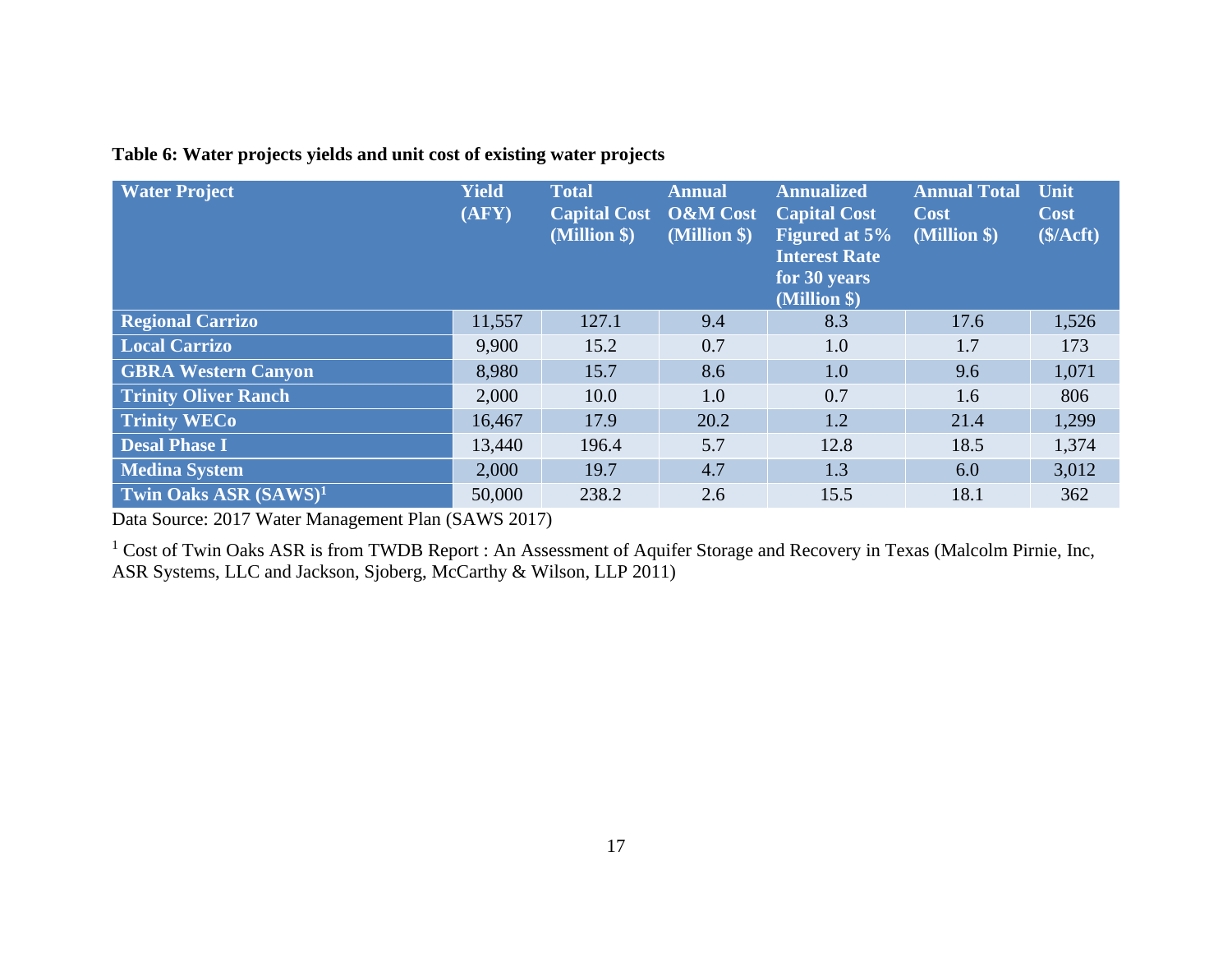## *Cooling Water Retrofitting*

Another large water user involves electrical generation facilities and their use of cooling water. Yang (2019) estimated the regional cost of converting the electrical generator cooling method from recirculating cooling to dry cooling and the associated savings in consumptive water use. Specifically, estimating the cost of reducing water use via retrofits of existing plants and in building new plants with dry as opposed to recirculating plants. Those water values average \$4,041 per acre foot and range across 26 existing and 3 potential new plants from \$934 to \$8,215 per acre foot. If we develop new plants directly with dry cooling, the cost of water saved is about \$2,268-\$4,100 per acre foot.

### *Fracking Water*

An emerging water use in the region is for hydraulic fracturing (fracking) in oil and gas production. A study by (Vargas 2019)based on data from Baker Hughes ((Sharr 2014; Albanese, et al. 2016) estimates that the total cost of delivered water in fracking sector ranges from \$54,264 to \$219,380 per acre foot. However, in this case, most of the costs are for transporting, storing and treating the fresh and produced water. The reported cost of freshwater sourcing is still high ranging from \$2,326 to \$6,202 per acre foot fresh water. Also recycling treated water recovered during pumping operations (so called "produced" water) costs about \$31,000 to \$139,000 dollars per acre foot for treatment, transportation and storage.

### *Water market prices*

Another approach for estimating water value comes through the use of water market lease and sale prices. We examined water market prices for transactions in the Edwards Aquifer water market. In particular, transaction records were obtained from the Edwards Aquifer Authority for the period 2005 to 2015. Within that data set there were 6,810 recorded transactions, but of those only 698 records contained price information, with 120 of them being sale transactions and 578 being leases. The weighted average leasing and sale price by transferor and transferee permit use sector and aquifer pools are presented in Table 7 and Table 8.

Here we see the average lease price ranges from \$52 per acre foot to \$228 per acre foot. Most of the water rights are transferred from the agricultural sector to municipal sector or transferred within the agricultural sector. The prices show that when farmers lease water to the M&I sector, they get a higher price than they do when leasing water to other farmers. However, the EAA rules in part cause this as

- The amount farmers can transfer to M&I sectors is limited. Typically agriculture needs to keep at least one acre foot in agricultural use (Edwards Aquifer Authority 2017)..
- Trading from Uvalde pool to San Antonio Pool requires 5 acre feet of permits be purchased to obtain 1 acre foot for use in the San Antonio Pool (Edwards Aquifer Authority 2017).
- Trading from Medina county to the San Antonio pool requires 3 acre feet of permits be purchased to obtain 1 acre foot for use in the San Antonio Pool (Edwards Aquifer Authority 2017)
- Trades from west of Cibolo Creek to east of it requires one to show that spring flow will not be impacted.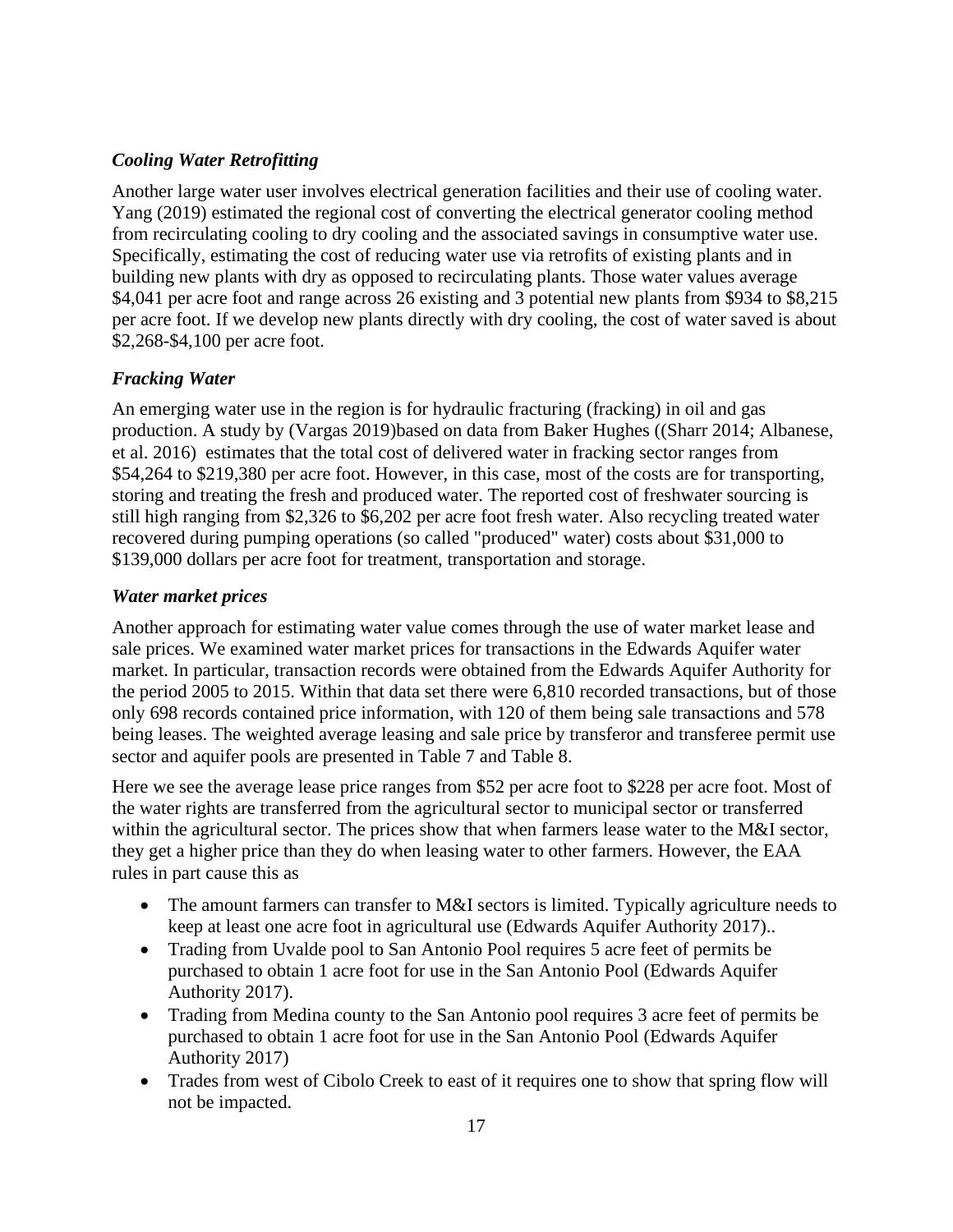This causes, water leases and sales in the San Antonio Pool to be more expensive than water in the Uvalde Pool and also the transactions to municipal and industrial users to be more expensive than those to agricultural users.

We also see that most water permit transactions go from the agricultural sector to the municipal sector in both pools. Sales prices average higher amounts when the water permit sells to M&I sector as opposed to other farmers likely due to the retention rules and trading ratios discussed above.

| <b>Transferor Pool</b>          |                                        |                                                                     |                                                                                                               |                    |                                          |  |
|---------------------------------|----------------------------------------|---------------------------------------------------------------------|---------------------------------------------------------------------------------------------------------------|--------------------|------------------------------------------|--|
|                                 |                                        |                                                                     | <b>San Antonio Pool</b>                                                                                       | <b>Uvalde Pool</b> |                                          |  |
| Transferor<br><b>Permit Use</b> | <b>Transferee</b><br><b>Permit Use</b> | Average<br><b>Transfer</b><br><b>Price</b><br>$(\frac{\epsilon}{4}$ | <b>Total</b><br>Weighted<br><b>Transferred</b><br><b>Transferred</b><br>Quantity<br>Price (\$/Acft)<br>(Acft) |                    | <b>Transferred</b><br>Quantity<br>(Acft) |  |
| Agricultural                    | Agricultural                           | \$<br>65                                                            | 9,665                                                                                                         | \$<br>52           | 13,095                                   |  |
|                                 | Industrial                             | \$.<br>140                                                          | 2,436                                                                                                         | 130<br>\$          | 40                                       |  |
|                                 | Municipal                              | 121<br>\$                                                           | 23,062                                                                                                        | 119<br>\$.         | 7,039                                    |  |
| Industrial                      | Agricultural                           |                                                                     |                                                                                                               |                    |                                          |  |
|                                 | Industrial                             | 228                                                                 | 797                                                                                                           |                    |                                          |  |
|                                 | Municipal                              | 172<br>\$.                                                          | 116                                                                                                           |                    |                                          |  |
| Municipal                       | Agricultural                           | 120                                                                 | 263                                                                                                           |                    |                                          |  |
|                                 | Industrial                             | 129<br>S                                                            | 1,105                                                                                                         |                    |                                          |  |
|                                 | Municipal                              | 173                                                                 | 3,944                                                                                                         |                    |                                          |  |

### **Table 7: Weighted average leasing price and contract amount in Edwards Aquifer water market**

# **Table 8: Weighted average sale price and contract amount in Edwards Aquifer water market**

|                                        |                                        | <b>Transferor Pool</b>         |                                |                                |                                       |  |  |
|----------------------------------------|----------------------------------------|--------------------------------|--------------------------------|--------------------------------|---------------------------------------|--|--|
|                                        |                                        |                                | <b>San Antonio Pool</b>        | <b>Uvalde Pool</b>             |                                       |  |  |
| <b>Transferor</b><br><b>Permit Use</b> | <b>Transferee</b><br><b>Permit Use</b> | Weighted<br><b>Transferred</b> | <b>Transferred</b><br>Quantity | Weighted<br><b>Transferred</b> | <b>Transferred</b><br><b>Quantity</b> |  |  |
|                                        |                                        | Price (\$/Acft)                | (Acft)                         | Price (\$/Acft)                | (Acft)                                |  |  |
| Agricultural                           | Agricultural                           | \$<br>363                      | 543                            | \$<br>652                      | 393                                   |  |  |
|                                        | Industrial                             | \$<br>1,467                    | 133                            | \$<br>10                       | 31                                    |  |  |
|                                        | Municipal                              | 4,915<br>\$                    | 4,376                          | \$5,116                        | 3,827                                 |  |  |
| Industrial                             | Agricultural                           |                                |                                | \$<br>10                       | 75                                    |  |  |
|                                        | Industrial                             | \$<br>3,000                    |                                | $\overline{\phantom{0}}$       |                                       |  |  |
|                                        | Municipal                              | 6,017                          | 3260                           |                                |                                       |  |  |
| Municipal                              | Agricultural                           | 13,000<br>\$.                  | 17                             |                                |                                       |  |  |
|                                        | Industrial                             |                                |                                |                                |                                       |  |  |
|                                        | Municipal                              | 5,207                          | 318                            |                                |                                       |  |  |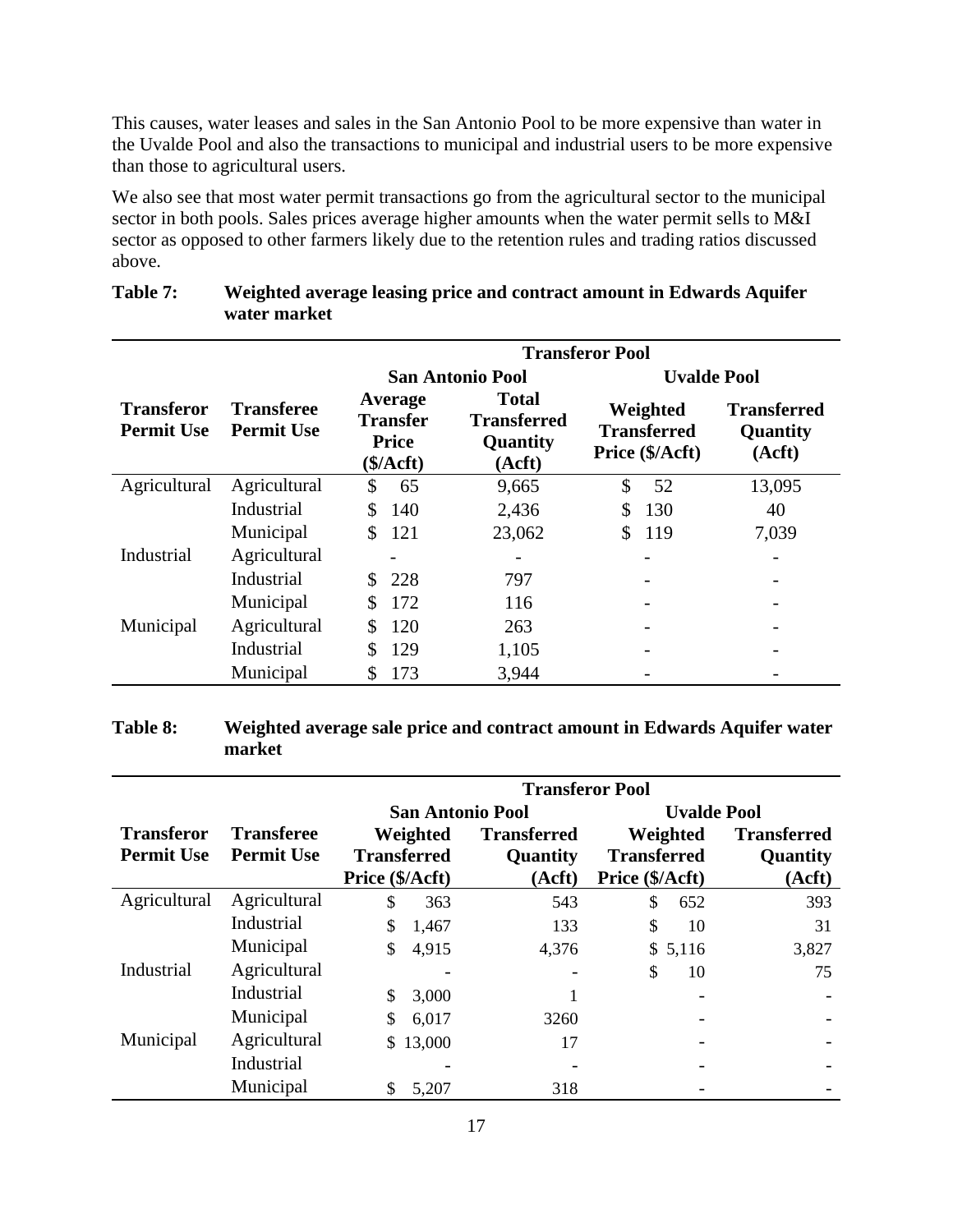Two additional estimates have been done over the EAA market data. Griffin and Shafiezadeh (2017) analyzed the data we had plus supplemented it with data obtained by telephone from the San Antonio Water System, and the San Antonio River Authority. They found the mean lease price was \$112 per acre foot in their augmented data set. This is slightly higher than the weighted average lease price across the observations we had (\$103).

Another estimate was done by Thayer (2018) using econometric analysis over payroll data finding the leasing value of water in Edwards Water Market in terms of value added was \$554 per acre foot. Thayer (2018) argues that Edwards Aquifer Water Market underestimates the water value in the region although that study does not consider the value added on the purchaser side.

# **Comparative Water Values**

The results above show water has different values in different sectors. This comes about in part, because water transfers are limited by: a) costs and the availability of means of conveyance or natural water movement; b) water availability; c) existing water rights of surface water and Edwards Aquifer water; d) right of capture laws for much of the groundwater; e) transfer restrictions in the form of EAA rules; f) leasing versus sales possibilities; g) the lack of a clearing house where buyers can find sellers; and h) a lack of active markets operating for the rivers.

Figure 1 presents the cumulative water consumption amount and the water prices by sectors and the cumulative water project yields vs the water projects cost. Note, we removed the water projects in the ASR and OCR categories, because water projects in these two categories do not increase overall regional water supplies but rather just store the water and release it when needed to manage seasonality and drought cycles. Other categories of water projects, such as transferring water from outside regions increase regional water supply.

The value of water used for the agricultural sector is the one based on land rental rates, the 2015 crop mix and 2018 projected price. We then sorted the water values, calculated the cumulative amounts, and presented the values across all the sectors in Figure 1.

Generally water has lowest value in agricultural use. But the different nature of the water supplied in each sector merits comment. The water value in agriculture does not include any treatment and distribution cost, which makes it cheaper. The water value in municipal, industrial and mining sectors includes all treatment, distribution and billing costs, which we believe is around \$600-\$1000 per acre foot. While the cost estimates for the water projects include part of the treatment and distribution costs, which depends on the design of water projects, varying from \$300 to \$1000 per acre foot. Most water projects include the cost of treating water, building new pipelines and hooking it into the existing network, but do not include the cost of distributing the water to customers.

Thus for comparison only we subtract \$600 per acre foot from the M&I, mining sector and water project water values in Figure 1 to make the water characteristics similar to raw water in agricultural sector.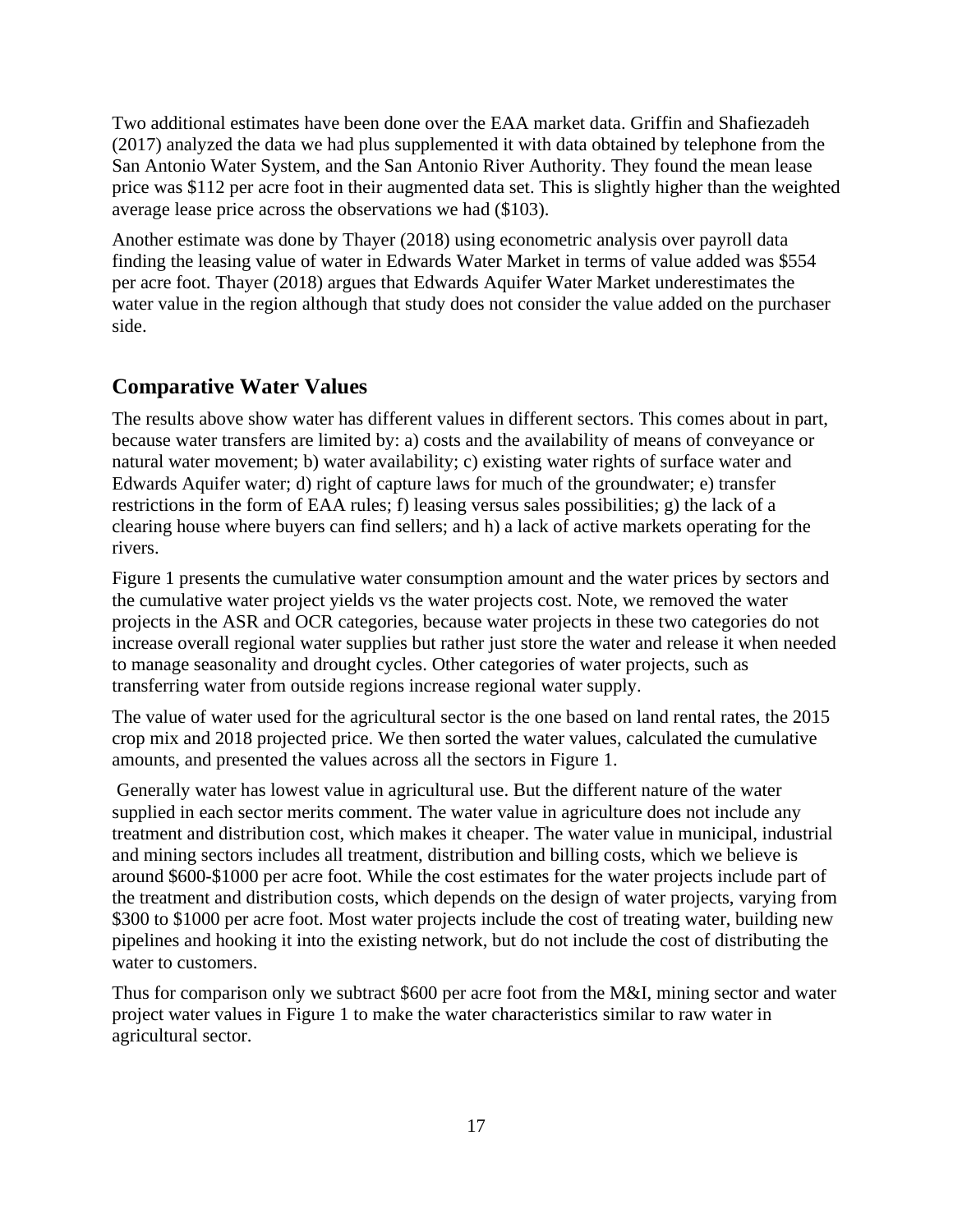

**Figure 1: Cumulative water projects yields/ sector consumption (Acft) vs unit water prices (\$/Acft)**

We found that municipal sector consumed most of the water, and agricultural sector is the second largest water consumer (Figure 1). With the population increase in the future, more water will be needed to support the municipal water usage. As proposed by Texas Demographic Center (2018), the population in San Antonio will increase 40% from 2015 until 2050 under the assumption of half the migration rate of 2015, and the population doubles if the 2015 growth and migration rate persist. The municipal water demand will consequently increase. The water projects are designed to increase the future regional M&I water supply, and as expected the cost of water delivered via the projects will be higher than the current retail price.

Agriculture, the second largest water use group, holds most of the water rights. The water value in agriculture is still smaller than the water price in the M&I sectors and most of the water project costs even after removing the treatment and distribution costs as in Figure 1. Allowing broader water trading in a broader joint river and aquifer water market and relaxing the rules in the water market plus adding conveyance infrastructure might allow further water transactions lowering M&I water stress and lower the water price, while increasing agricultural income. But as shown in Thayer (2018) would greatly reduce rural area economic activity potentially requiring forms of compensation.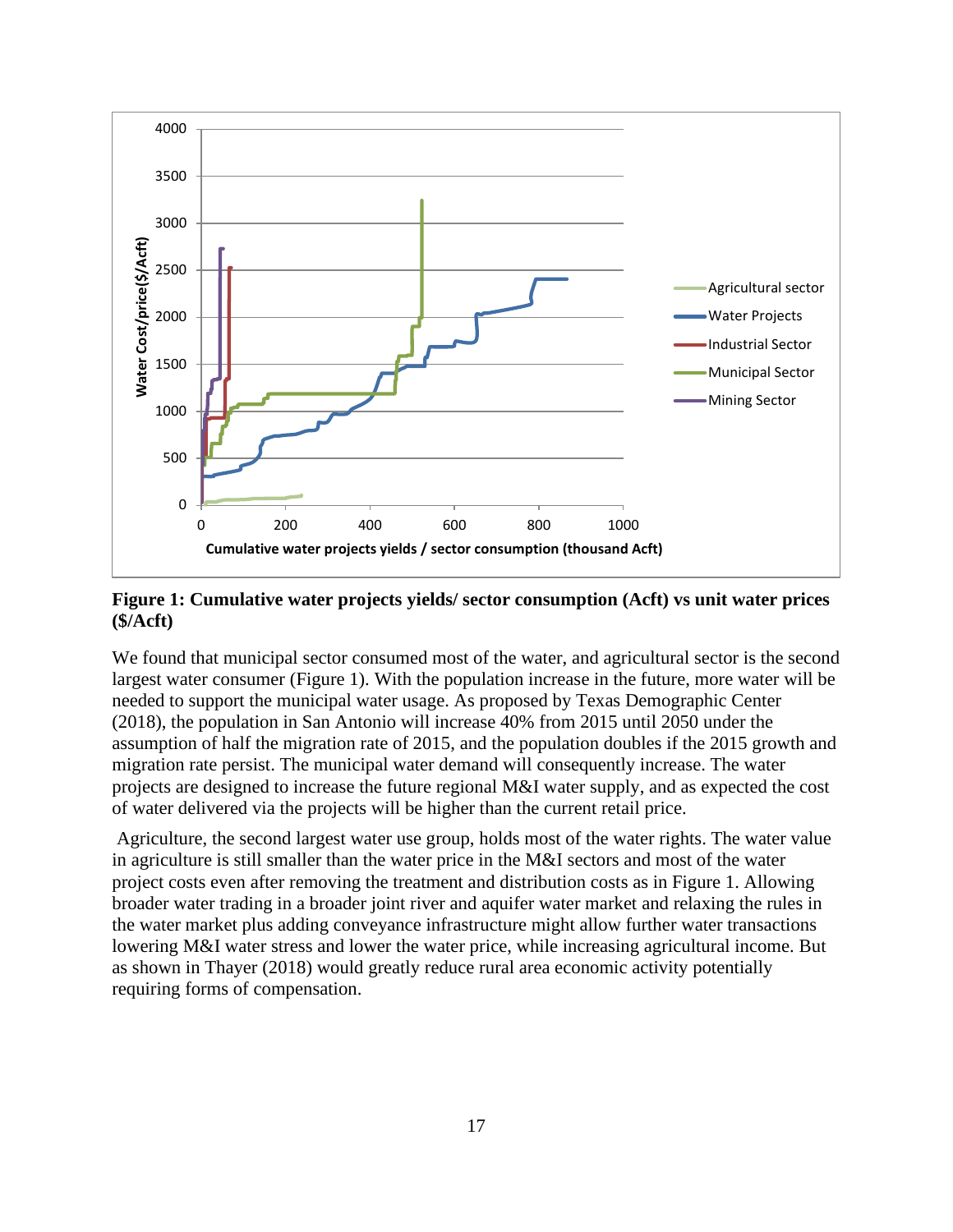

**Figure 2: Water market**

We should also explore why prices are different. Economic theory offers one explanation basically saying the prices differ based on the negotiating power of the parties to the sale. In particular, as shown in Figure 2 (where D is the demand curve of municipal and industrial water, S is the supply curve of all potential agricultural irrigation water, D' is the M&I water after removing the cost of treatment and distribution, and  $Q_1$  is the maximum agricultural water rights permits that can transfer,  $P_1$  is the cost of developing the next new M&I project and  $P_2$  is the value of water in agriculture). Under these circumstances any price between  $P_1$  and  $P_2$  would be s win for the farmers and a win for the M&I water users. Suppose the deal price is  $P^*$ , the farmers can gain  $(P^* - P_2)$  more by leasing water to others than if they irrigate crops which seems to be the motivation for many of the water market transactions. Under such a price the M&I users pay  $(P_1 - P_2)$ P \* ) which is less that less than the maximum amount they were willing to pay (as manifest in the high water cost from the projects under development) and through that this lower price ends up reducing M&I water rates. Theory indicates the value of  $P^*$  will be determined by the relative bargaining power of the farmers and the M& agency buyers. As the EAA transactions prices show the average price is well below the project prices this means farmers to date have had less negotiation power than the M&I buyers.

### **Drought impacts**

Municipal and industrial water users and planners are often worried about peak demands that in most cases occur at peak usage times of the year like mid-summer and during droughts. Often as a consequence water suppliers have access to more than needed during average conditions.

Drought is the other concern that influences water values. For example, SAWS holds permits and leases allowing use of 284,277 acre feet of water from the Edwards Aquifer, but this would be reduced to 159,195 acre feet in the worst drought years due to the elevation and spring flow driven drought management rules (SAWS 2017). Therefore, SAWS is looking to expand water access to get enough firm yield to meet the peak demand under severe droughts and it is doing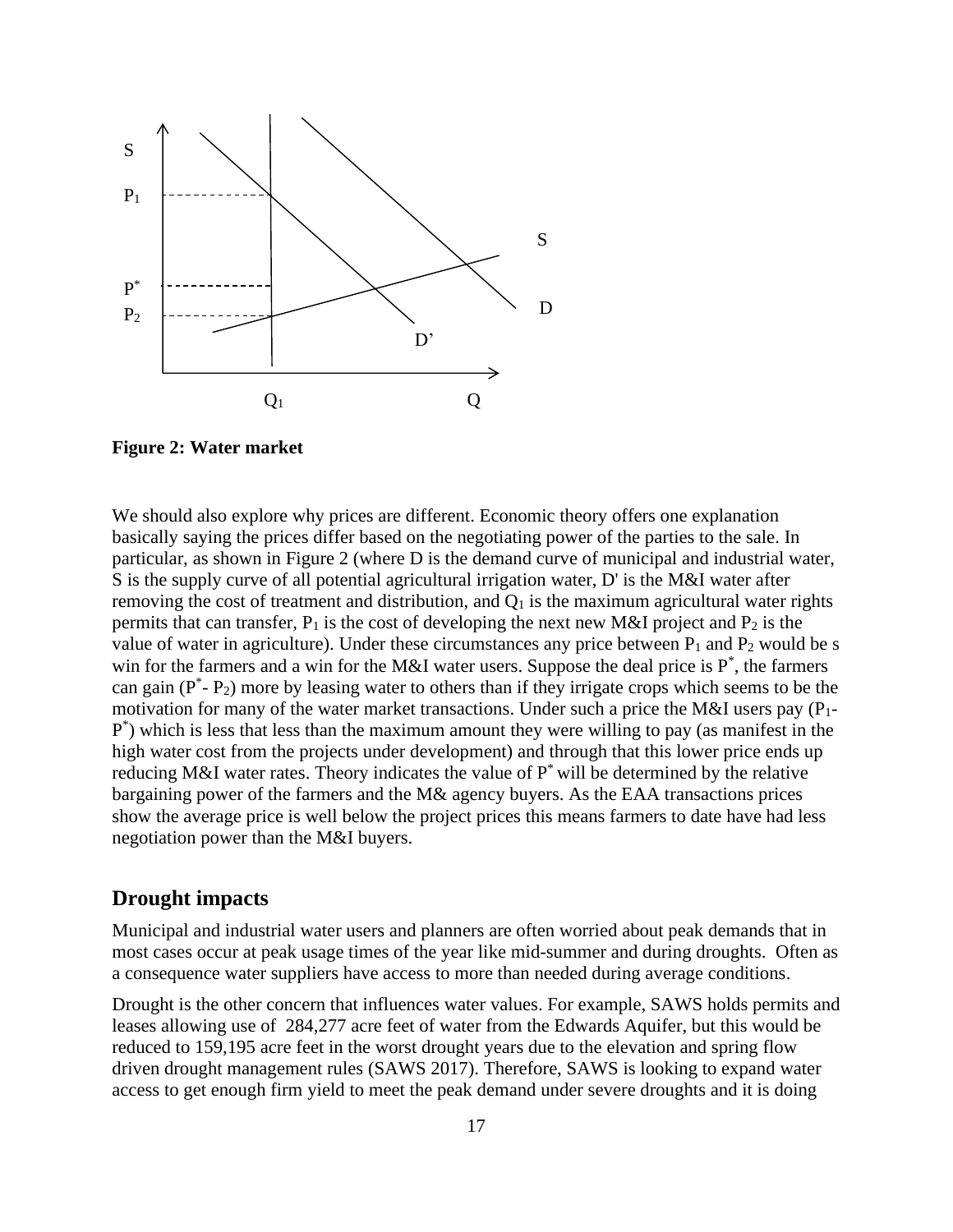this through project development to reduce reliance on the aquifer. This also increases the cost of water in the M&I sectors.

Additionally the peaking factor<sup>2</sup> for half of the water projects is just 1, with only around 20% of the water projects having a peaking factor greater than 1.5. This implies that the water projects if fully relied on do not have much extra capacity to meet peak demands.

# **Climate change effects on water values**

Climate change is also a looming issue in the regional water situation. Projections show climate change is expected to increase demands and lower supplies which will increase values and this in turn would raise the need for additional project activity which would also increase water values.

# **References**

- Albanese, N., B. Garbaczewski, S. Goel, A. LaSalle, C. Liu, Q. Liu, W. Utami, and Y. Wang. 2016. "Water Usage in U.S. Unconventional Drilling." In *SIPA GRADUATE STUDENT CAPSTONE REPORT CLIENT: BARCLAYS*. Available at: https://sipa.columbia.edu/file/3339/download?token=saHSWsYY [Accessed December 3, 2019].
- Edwards Aquifer Authority. 2017. "Edwards Aquifer Authority Rules." Available at: https://www.edwardsaquifer.org/eaa/legislation-and-rules/eaa-rules.
- Griffin, J.M., and H. Shafiezadeh. 2017. "The Evolution of a Two Price Water Market in the Edwards Aquifer."
- Malcolm Pirnie, Inc, ASR Systems, LLC, and Jackson, Sjoberg, McCarthy & Wilson, LLP. 2011. "An Assessment of Aquifer Storage and Recovery in Texas." Texas Water Development Board No. 0904830940, Texas Water Development Board. Available at: http://www.twdb.texas.gov/publications/reports/contracted\_reports/doc/0904830940\_Aq uiferStorage.pdf.
- SAWS. 2017. "2017 Water Management Plan." Available at: http://www.saws.org/wpcontent/uploads/2019/02/20171107\_SAWS-2017-Water-Management-Plan.pdf.
- Sharr, A. 2014. "Water Management Trends & The Eagle Ford." Baker Hughes. Available at: http://www.tamuk.edu/eagleford/pdf/Baker\_Hughes\_April%20Sharr.pdf [Accessed August 15, 2019].
- Texas A&M Agrilife Extension. 2018. "Budgets by Extension District | Extension Agricultural Economics." Available at: https://agecoext.tamu.edu/resources/crop-livestockbudgets/budgets-by-extension-district/ [Accessed October 1, 2018].

<sup>&</sup>lt;sup>2</sup> Peaking factor is defined as the ratio of maximum daily supply over the average daily supply.